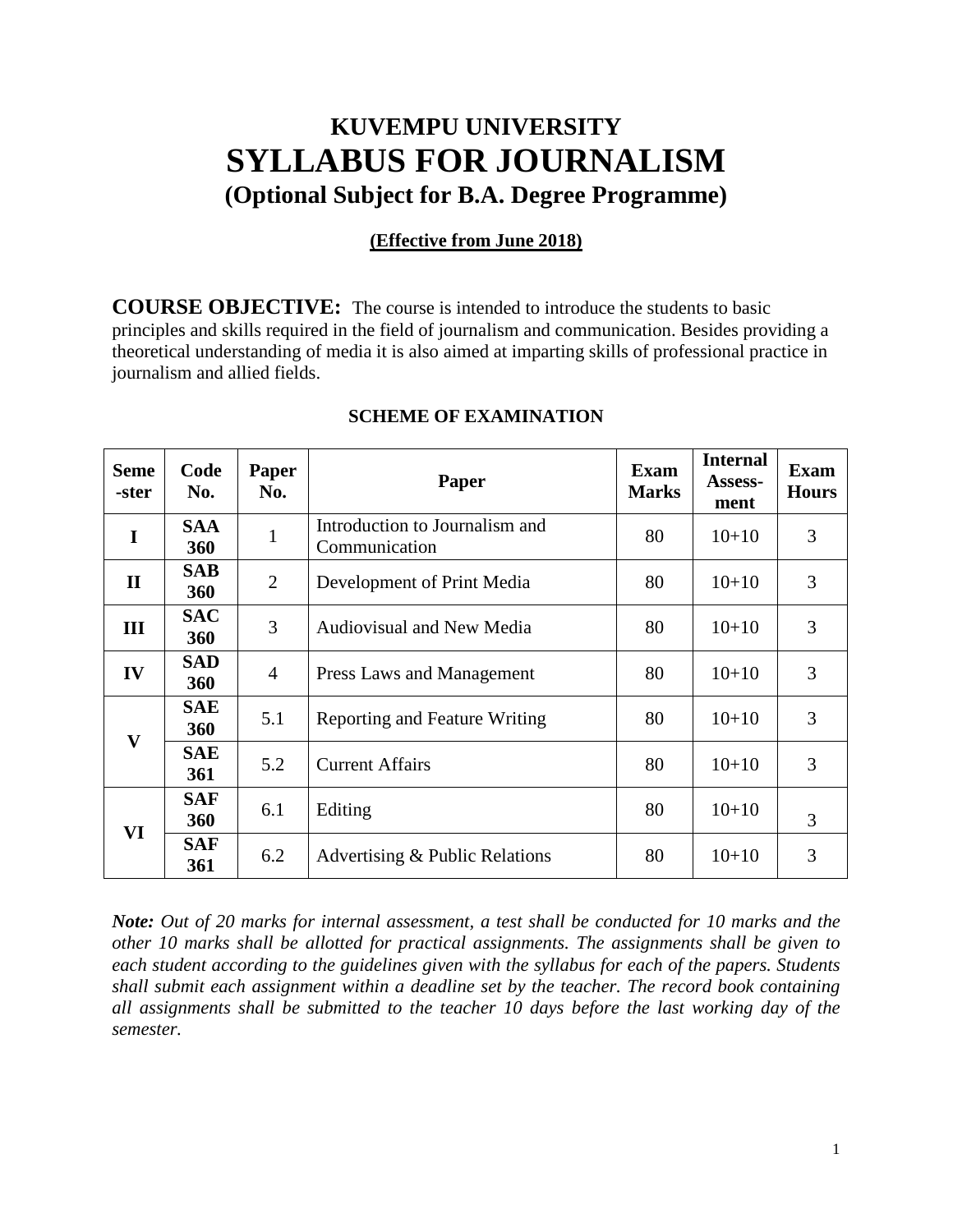### **SEMESTER I**

# Paper 1: Introduction to Journalism and Communication **[SAA 360]**

- **UNIT I** Journalism: Definition, nature and scope, Mass media and society: Mass media and democracy, role of a journalist in a democracy. Role of mass media in national development.
- Communication: Definition, process  $\&$  functions of communication, levels of UNIT II communication- intra personal communication, interpersonal communication, group communication and mass communication. Types of Communication: verbal and non-verbal
- **UNIT III** Models of Communication: Aristotle, Shannon and Weaver, Harold Lasswell, David Berlo, and Schramm's Mass Communication model.
- UNIT IV Communication Theories: Normative media theories: Authoritarian, Libertarian, Soviet media, Social responsibility. Magic bullet, two-step flow, diffusion, Agenda setting.
- Characteristics of media: Folk, print, film, broadcast, and new media. UNIT V

#### **BOOKS FOR REFERENCE:**

Hanson, Ralph E. (2017). Mass communication: Living in a media world. New Delhi: Sage.

Kumar, Keval J. (2004). Mass communication in India. New Delhi: Jaico.

- McQuail, Dennis. (2010). McQuail's mass communication theory. New Delhi: Sage.
- Melkote, Srinivas R and Rao, Sandhya (2001). Critical issues in communication. New Delhi: Sage
- Narula, Uma (2006). Mass communication theory and practice. New Delhi: Har-Anand Publications.
- Rao, Shakuntala & Mudgal, Vipul. (2016). Journalism, democracy, and civil society in India (6<sup>th</sup> Edition). New Delhi: Routledge,

Vilanilam, J V. (2005). Mass communication in India. New Delhi: Sage.

ವಿಶ್ರವಿದ್ಯಾಲಯ.

ರಾವ್, ಜಿ.ಎನ್. ರಂಗನಾಥ್ (2006). *ಪತ್ರಿಕೋದ್ಯಮ ಸಮಗ್ರ ಸಂಪುಟ*. ಬೆಂಗಳೂರು: ಕಾಮಧೇನು ಪ್ರಕಾಶನ.

#### **Guidelines for Internal Assessment:**

Of the 20 marks for the internal assessment a test shall be conducted for 10 marks and for the other 10 marks two assignments shall be given to each student based on the topics covered in this syllabus.

ಚಂದ್ರಶೇಖರ್, ಬಿ.ಎಸ್. (2003). *ಸಂವಹನ ಮಾಧ್ಯಮಗಳು. ಪ್ರಸಾರಾಂಗ*. ಹಂಪಿ: ಪ್ರಸಾರಾಂಗ, ಕನ್ನಡ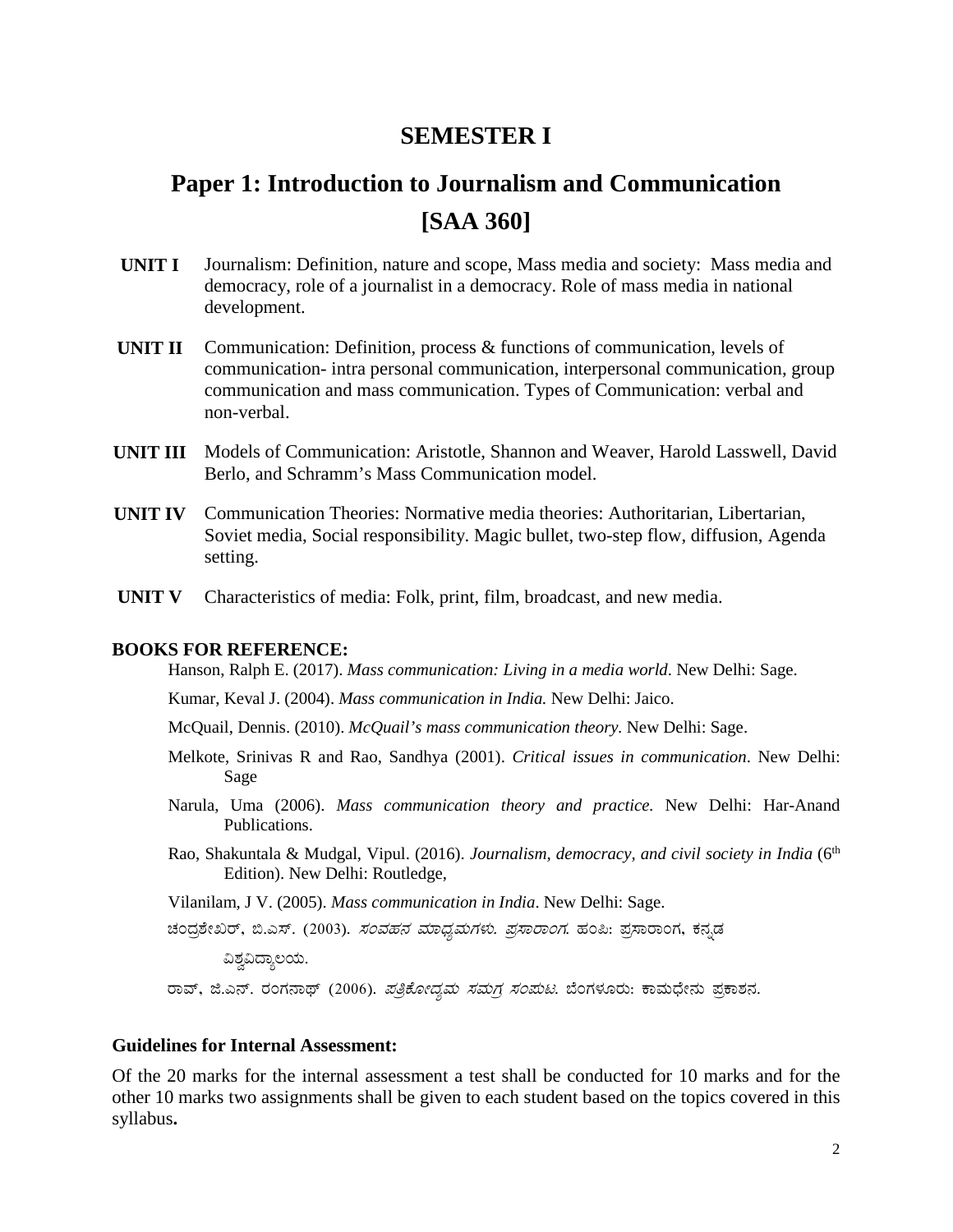### **SEMESTER II**

### **Paper 2: Development of Print Media [SAB 360]**

- **UNIT I** Evolution of printing. Development of printing in India. Early newspapers in Europe and America.
- **UNIT II** Newspapers in India before independence: Contribution of James Augustus Hickey, James Silk Buckingham, Serampore missionaries. Raja Rammohan Roy.
- **UNIT III** The first war of Indian independence and the Press. Freedom struggle and the Press: B G Tilak, Ghosh brothers, S. Sadanand, Mahatma Gandhi, Annie Besant, B G Horniman.
- **UNIT IV** Major Indian newspapers: The Times of India, The Hindustan Times, The Statesman, The Hindu, The Indian Express.
- **UNIT V** Development of Kannada Journalism: Hermann Moegling, M Venkatakrishnaiah, T T Sharma, Mohare Hanumantha Rao, DV Gundappa. Major Kannada Dailies: Samyukta Karnataka, Prajavani, Kannada Prabha, Udayavani, Vijaya Karnataka. Tabloids in Kannada, The present status of Kannada Journalism.

#### **BOOKS FOR REFERENCE:**

- Briggs, Asa & Peter Burke. (2005). *A social history of the media: From Gutenberg to the internet.* Cambridge: Polity Press
- Kohli-Khandelkar Vanitha. (2006). *The Indian media business*. New Delhi: Sage
- Kumar, J Keval. (2003). *Mass communication in India*. Delhi: Jaico Publishing House.
- Mott, Frank Luther (2000). *American journalism: A history of newspapers in the United States through 250 years, 1690-1940*. London : Routledge.
- Murthy, Nadiga Krishna. (1966). *Indian journalism*. Mysore: Prasaranga, Mysore University.
- Natarajan, J. (2017, reprint). *History of Indian journalism*. New Delhi: Publications Division, Govt. of India:
- Parthasarathy, Rangaswami. (2001). *Journalism in India* (4th Ed). New Delhi: Sterling Publishers.
- RNI (Annual) *Press in India*. Government of India. Available at rni.nic.in

ರಾವ್, ಜಿ.ಎನ್. ರಂಗನಾಥ್. (2006). *ಪತ್ರಿಕೋದ್ಯಮ ಸಮಗ್ರ ಸಂಪುಟ*. ಬೆಂಗಳೂರು: ಕಾಮಧೇನು ಪ್ರಕಾಶನ.

ಮೂರ್ತಿ, ನಾಡಿಗ ಕೃಷ್ಣ. (1966). *ಭಾರತೀಯ ಪತ್ರಿಕೋದ್ಯಮ*. ಮೈಸೂರು: ಪ್ರಸಾರಾಂಗ, ಮೈಸೂರು ವಿವಿ.

ಹಾವನೂರ, ಶ್ರೀನಿವಾಸ. (2000). ಹೊಸಗನ್ನಡದ ಅರುಣೋದಯ. ಬೆಂಗಳೂರು. ಕನ್ನಡ ಮಸ್ತಕ ಪ್ರಾಧಿಕಾರ.

#### **Guidelines for Internal Assessment:**

Of the 20 marks for the internal assessment a test shall be conducted for 10 marks and for the other 10 marks two assignments shall be given to each student based on the topics covered in this syllabus**.**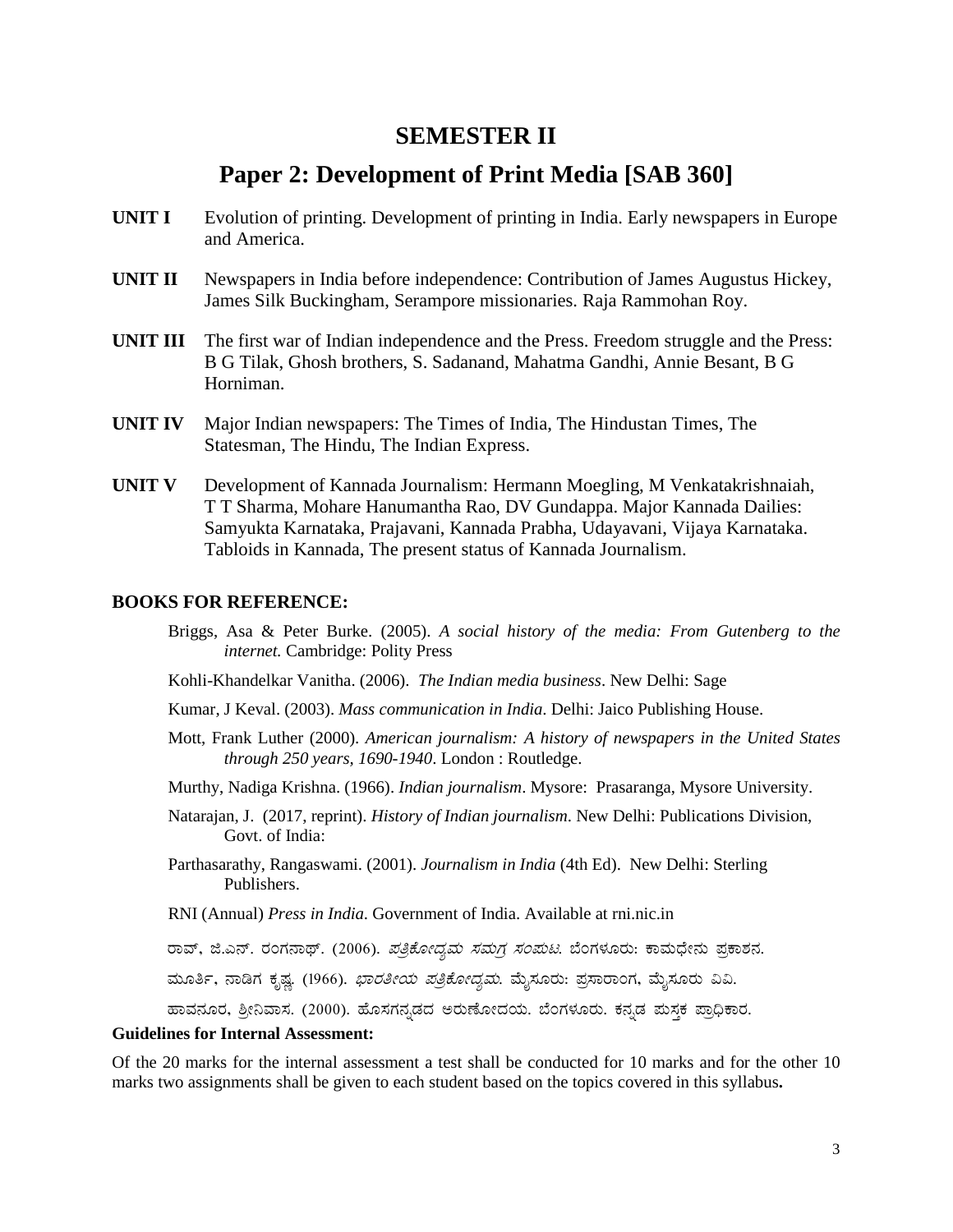#### **SEMESTER III**

### Paper 3: Audiovisual and New Media [SAC 360]

- Evolution of Radio as a mass medium. AM and FM radio. Public service **UNIT I** broadcasting and commercial broadcasting. All India Radio: Vividh Bharathi & Private FM. Community Radio. Types of Radio programmes- News, current affairs, special audience programmes.
- **UNIT II** Growth of Television in India: Terrestrial, satellite and cable. Doordarshan: Organizational set up, national and regional programmes. Private television channels in India. Television channels in Karnataka.
- **UNIT III** Evolution of cinema, development of cinema in India and Karnataka, Types of cinema: popular, new wave. Documentaries and short films.
- UNIT IV Evolution of computer and internet. Emergence of new media. Merits and demerits of the Internet. Characteristics of new media. Mobile phones and technological convergence.
- Web journalism: Characteristics, importance, merits and demerits. Online **UNIT V** newspapers, Electronic news gathering, blogging and social networking. Internet radio and internet television.

#### **BOOKS FOR REFERENCE:**

- Anil, Sari. (2011). *Indian cinema: The faces behind the masks*. New Delhi: Oxford University Press.
- Bhatt, SC. (2007). Broadcast journalism: Basic principles. New Delhi: Har-Anand.
- Chatterji, P.C. (1991). *Broadcasting In India*, 2nd Edition. New Delhi: Sage Publications.
- Chatterji, Shoma A (2014) 100 Years of jump-cuts and fade-outs: Tracking change in Indian cinema. New Delhi: Rupa Publ.
- Dijk, Jan van. (2006). The network society: Social aspects of new media. New Delhi: Sage.
- Shrivastava, K M. (2005). Broadcast journalism: in the 21st century. New Delhi: Sterling.
- Saran R (2012) History of Indian cinema. New Delhi: Diamod Pocket Books.

Usharani, N. (2006). Educational Television in India. New Delhi: Discovery.

ಚಂದ್ರಶೇಖರ್, ಬಿ.ಎಸ್. (2003). *ಸಂವಹನ ಮಾಧ್ಯಮಗಳು.* ಪ್ರಸಾರಾಂಗ. ಹಂಪಿ: ಪ್ರಸಾರಾಂಗ, ಕನ್ನಡ ವಿವಿ.

ರಾವ್, ಜಿ.ಎನ್. ರಂಗನಾಥ್ (2006). *ಪತ್ರಿಕೋದ್ಯಮ ಸಮಗ್ರ ಸಂಪುಟ*. ಬೆಂಗಳೂರು: ಕಾಮಧೇನು ಪ್ರಕಾಶನ.

#### **Guidelines for Internal Assessment:**

Of the 20 marks for the internal assessment a test shall be conducted for 10 marks and for the other 10 marks two assignments shall be given to each student based on the topics covered in this syllabus.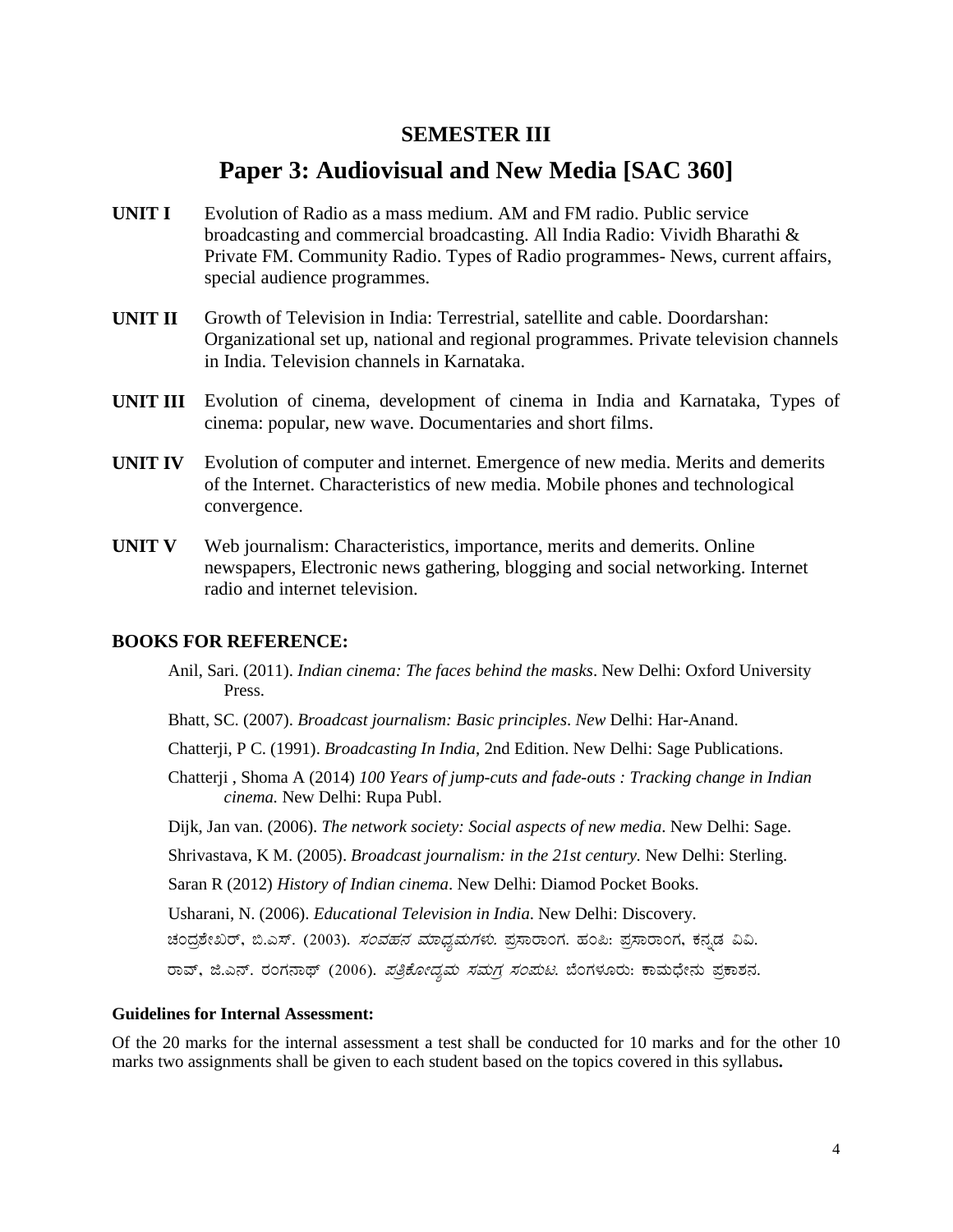### **SEMESTER IV**

### Paper 4: Press Laws and Management [SAD 360]

- **UNIT I** Freedom of speech and expression: Constitutional provisions and reasonable restrictions. Defamation, Sedition, Obscenity.
- UNIT II Press Laws: The Press and Registration of Books Act, 1867, The Official Secrets Act 1923, The Working Journalists and other Newspaper Employees (conditions of service and miscellaneous provisions) Act 1955, The Parliamentary Proceedings (Protection of Publication Act) – 1956, 1977, Copyright Act 1957, Contempt of Court Act 1971, Right to Information Act, 2005.
- **UNIT III** Management: Definition and nature, Types of management, Problems of the media industry. Recommendations of the first and second press commissions. Autonomy to All India Radio and Doordarshan, Prasar Bharati. Broadcast regulations.
- Media ownership and control, types of media ownership. Media Freedom in India, UNIT IV Pressures on media, Press Council of India, Code of ethics. Media regulation and censorship.
- UNIT V Organizational structure of newspaper, radio and television. Production, distribution, and exhibition of films.

#### **BOOKS FOR REFERENCE:**

Basu, Durga Das. (1996). Law of the press. New Delhi: Prentice Hall of India.

Kohli-Khandelkar Vanitha. (2006). The Indian media business. New Delhi: Sage

Munshi, Shoma. (2012). Remote control: Indian television in the new millennium. New Delhi: Penguin.

Myneni, S.R. (2015). Media law. Hyderabad: Asia Law House.

Neelamalar, M. (2009). Media law and ethics. Delhi: PHI Learning Private Limited.

Pathak, Juhi P. (2014). Introduction to mass media laws and ethics. Delhi: Shipra Publication.

Prasad, Kiran. (2011). Media law in India. Delhi: Kluwer Law International.

ರವಿ ಬಿ.ಕೆ., ಸತ್ಯಪ್ರಕಾಶ್ ಎಂ.ಆರ್. (2008). *ಮಾಧ್ಯಮ ಉದ್ಯಮ*. ಬೆಂಗಳೂರು: ಮಸ್ತಕ ಪ್ರಾಧಿಕಾರ.

ಕುಮಾರ್, ಎನ್.ಎಸ್.ಅಶೋಕ್, ಮಾಧವ ಐತಾಳ್. (2008). ಲಕ್ಷ್ಮಣ *ರೇಖೆ*. ಬೆಂಗಳೂರು

#### **Guidelines for Internal Assessment:**

Of the 20 marks for the internal assessment a test shall be conducted for 10 marks and for the other 10 marks two assignments shall be given to each student based on the topics covered in this syllabus.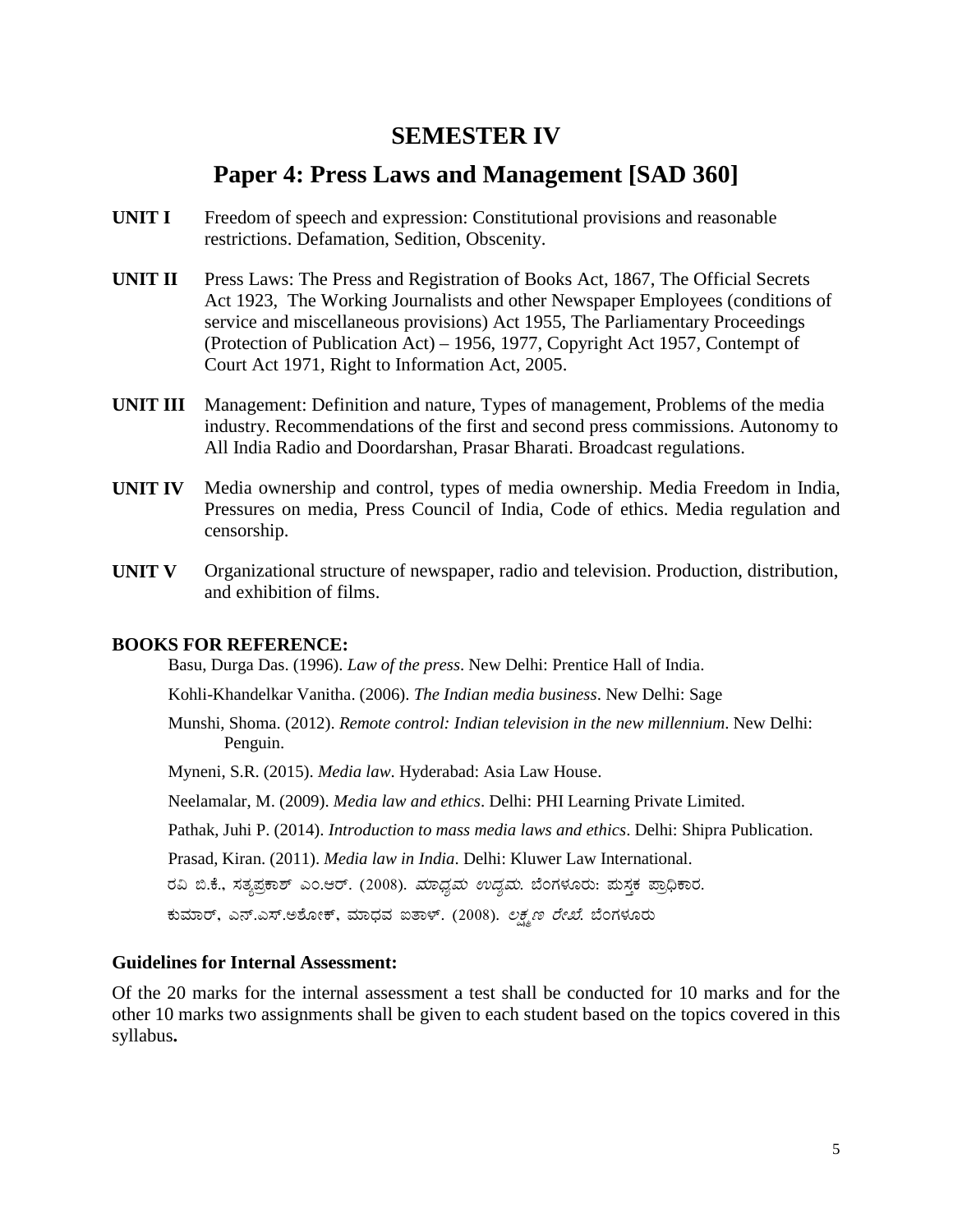### **SEMESTER V**

### **Paper 5.1: Reporting and Feature Writing [SAE 360]**

- **UNIT I** News: Definition, elements, news values. Structure of a news story: headline, lead, body. Types of lead. Hard news and soft news. Sources of news.
- **UNIT II** Reporting: Nature and scope, qualifications and duties of a reporter, foreign and special correspondents. Types of reporting: Interpretative and Investigative. Covering beats: politics, speech, crime, accident, legislature, education, press release, press conference.
- **UNIT III** Specialized Reporting: Science, business, sports, women, agriculture, lifestyle, covering war. Art of Interview: Preparation, types of interview.
- **UNIT IV** Feature: Definition, characteristics, techniques of writing features. Types of features: news, personality, scientific, travel, agriculture, culture, human interest, historical features.
- **UNIT V** Difference between news and features, articles and feature, Photography for news and features, freelancing.

#### **BOOKS FOR REFERENCE:**

Friedlander, Jay & Lee, John (eds.). (2010). *Feature writing for newspapers and magazines: The pursuit of excellence* (7th Ed). London: Allyn & Bacon

Mencher, Melvin. (2006). *Melvin Mencher's news reporting and writing*. Boston: McGraw-Hill

- Pape, Susan & Featherstone, Susan. (2006). *Feature writing: A practical introduction*. New Delhi: Sage.
- Phillips, Angela. (2007). *Good Writing for Journalists*. New Delhi: Sage

Rao, Meera Raghavendra. (2009). *Feature writing*. New Delhi: Prentice Hall of India.

Sharma, Diwakar. (2005). *Modern journalism*: *Reporting and writing*. New Delhi: Deep & Deep.

Tim Holmes, Liz Nice. (2012). *Magazine Journalism*. New Delhi: Sage

ಪದ್ಧರಾಜ ದಂಡಾವತಿ. ರಿಪೋರ್ಟಿಂಗ್. ಬೆಂಗಳೂರು: ಕರ್ನಾಟಕ ಮಾಧ್ಯಮ ಅಕಾಡೆಮಿ

ಎಂ.ಎನ್.ರಾಮಪ್ರಕಾಶ್. ಪತ್ರಿಕಾ ವರದಿಗಾರಿಕೆ. ಬೆಂಗಳೂರು: ಕರ್ನಾಟಕ ಮಾಧ್ಯಮ ಅಕಾಡೆಮಿ

ರಾವ್, ಜಿ.ಎನ್. ರಂಗನಾಥ್ (2006). *ಪತ್ರಿಕೋದ್ಯಮ ಸಮಗ್ರ ಸಂಪುಟ.* ಬೆಂಗಳೂರು: ಕಾಮಧೇನು ಪ್ರಕಾಶನ.

#### **Guidelines for Internal Assessment:**

Of the 20 marks for the internal assessment a test shall be conducted for 10 marks and for the other 10 marks the following assignments shall be given to each student.

- 1. Two news reports 2. One article on any topical issue
- 3. One feature 4. One personality profile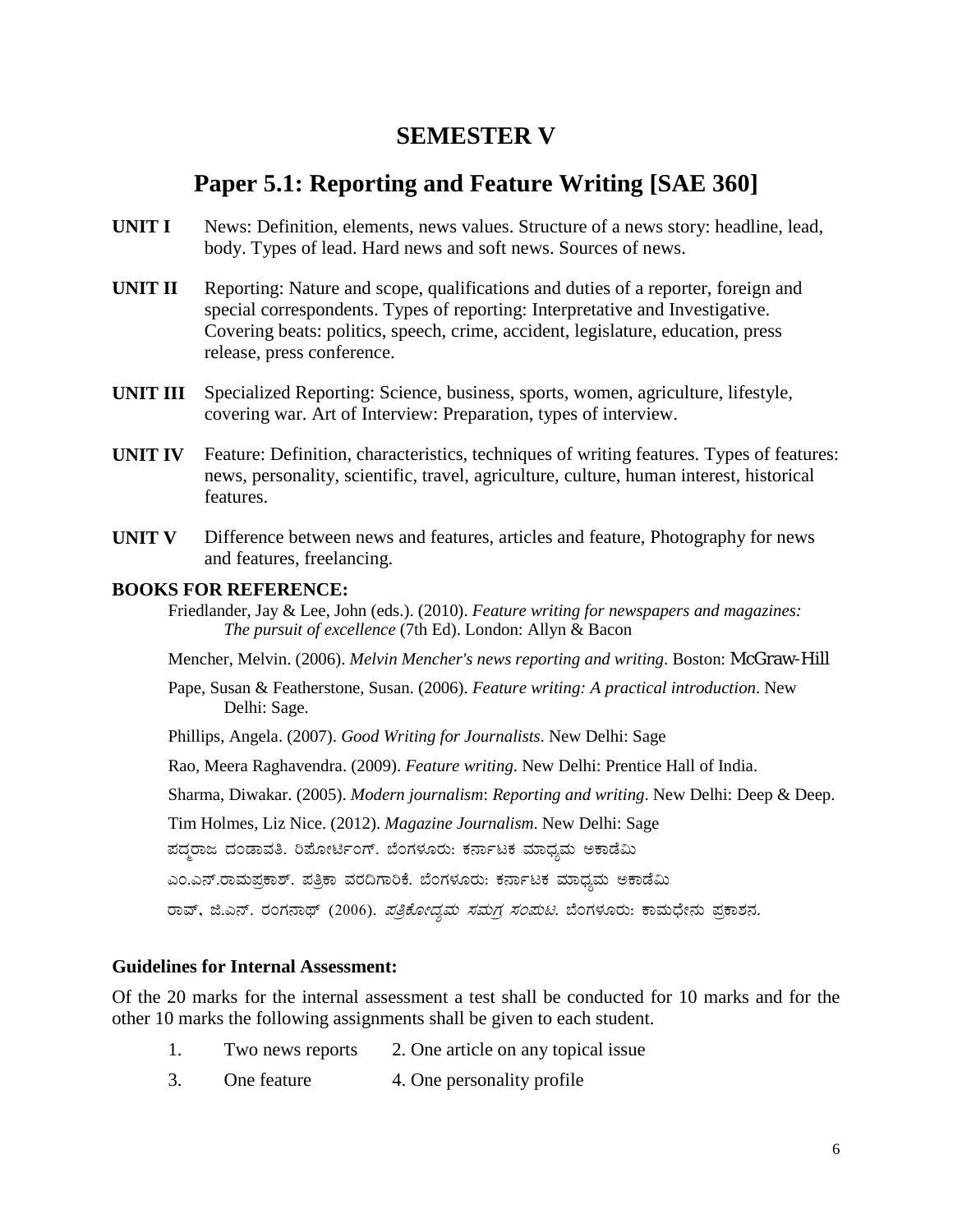### **SEMESTER V**

### **Paper 5.2: Current Affairs [SAE 361]**

- **UNIT I** Indian political system, parliamentary democracy, Centre-state relations, electoral process and reforms. Ideologies: capitalism, socialism, fascism, Gandhism, neoliberalism, humanism.
- **UNIT II** Economic planning and development, economic reforms, liberalization, privatization and globalization, neo-colonialism.
- **UNIT III** International affairs: United Nations, UNESCO, European Union, West Asia, NATO, WTO, India and its neighbors. SAARC, Nonaligned movement. Olympic movement.
- **UNIT IV** Social issues: Illiteracy, poverty, health, education, gender, caste and colour, corruption, terrorism, separatist movements, Environmental movement.
- **UNIT V** Cultural issues: Mass culture, impact of mass media on culture. Indian cultural heritage, folk culture, impact of western culture on Indian culture.

#### **BOOKS FOR REFERENCE:**

- Baradat, Leon P. (2016). *Political Ideologies: Their Origins and Impact* (12th Ed), New Jersey: Routledge.
- Chakrabarty, Bidyut & Pandey, Rajendra Kumar. (2009). *Modern Indian political thought: Text and context.* New Delhi: Sage.
- Chandhoke, Neera & Priyadarshi, Praveen. (2009). *Contemporary India: Economy, Society, Politics.* New Delhi: Dorling Kindersley (India).
- Nageshwar, K. (2016). Interpreting Cotemporary India. Bloomington: Author House.
- Rangarajan, Mahesh. (2007). *Environmental issues in India*. New Delhi: Dorling Kindersley.
- Rajagopal, Arvind. (2001). *Politics after television: Religious nationalism and the reshaping of the Indian public*. Cambridge: Cambridge University Press.
- *Magazines: Frontline, Seminar, Mainstream, Outlook, India Today, Economic and Political Weekly.*

#### **Guidelines for Internal Assessment:**

Of the 20 marks for the internal assessment a test shall be conducted for 10 marks and for the other 10 marks seminars shall be conducted. Each student shall present a seminar paper on the topic given by the teacher. The teacher shall give a different topic to each student. The topic shall be from the syllabus or related subjects. After presenting seminar paper the student shall submit the paper to the teacher 10 days before the last working day of the Semester.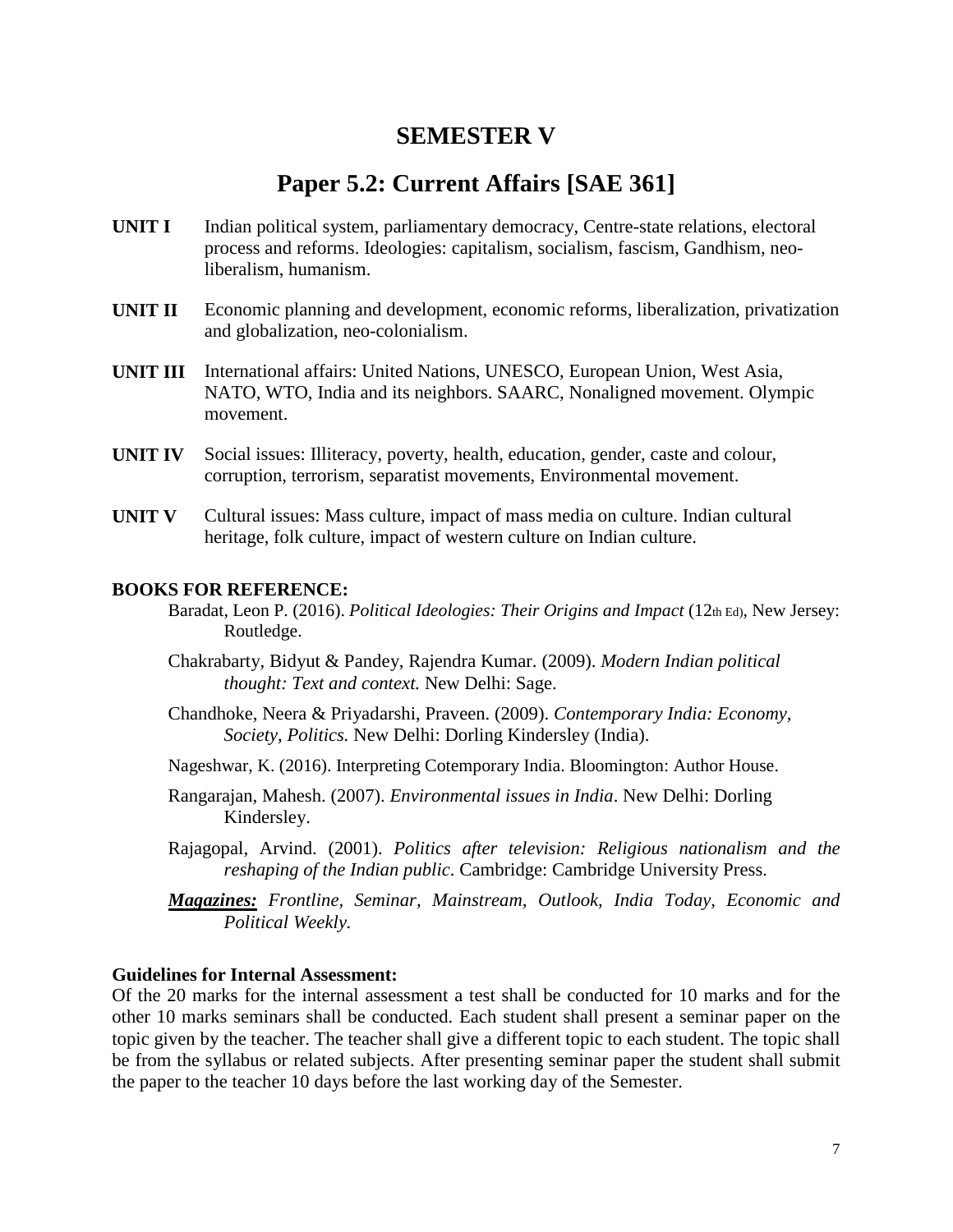# **SEMESTER VI Paper 6.1: Editing [SAF 360]**

- **UNIT I** Editing: Definition, principles, structure and functions of newsroom. Duties and responsibilities of an editor, news editor and sub-editor.
- **UNIT II** News writing and re-writing techniques. Translation- importance and techniques, Headlines- functions, types and techniques of headline writing. Photo editing.
- **UNIT III** Editorial page. Types of editorials and editorial writing techniques, letters to the editor, column, middle, op-ed.
- **UNIT IV** Page makeup: techniques and types, pagination, style sheet, page making software, typography.
- **UNIT V** Use of computers in newspaper production. Printing methods for newspapers: Letter press, gravure, offset, DTP.

#### **BOOKS FOR REFERENCE:**

Kamath, M.V. (1980). *Professional journalism*. New Delhi: Vikas Publishing House. Ludwig, Mark D. & Gilmore, Gene. (2005). *Modern news editing*: Iowa: Blackwell. Mencher, Melvin. (1989). *Basic news writing*. Dubuque, Iowa: Wm C Brown Publishers. Prasad, Sharada. (1993). *Editors on editing*. New Delhi: National Book Trust. Ravindran, R.K. (1999). *Handbook of reporting and editing*. New Delhi: Anmol Publ. Roy, Barun. (2000). *Beginners' guide to journalism*. Delhi: Pustak Mahal. Shrivastava, K.M. (1987). *News reporting and editing*. New Delhi: Sterling Publishers. Wastly, Bruce. (1975). *News editing*. New Delhi: Oxford & IBH. ರಾವ್, ಜಿ.ಎನ್. ರಂಗನಾಥ್ (2006). *ಪತ್ರಿಕೋದ್ಯಮ ಸಮಗ್ರ ಸಂಪುಟ*. ಬೆಂಗಳೂರು: ಕಾಮಧೇನು ಪ್ರಕಾಶನ.

#### **Guidelines for Internal Assessment:**

Of the 20 marks for the internal assessment a test shall be conducted for 10 marks and for the other 10 marks the following assignments shall be given to each student:

- 1. Translation of one news report from Kannada to English
- 2. Translation of one news report from English to Kannada
- 3. Two letters to editor
- 4. One editorial on topical issues.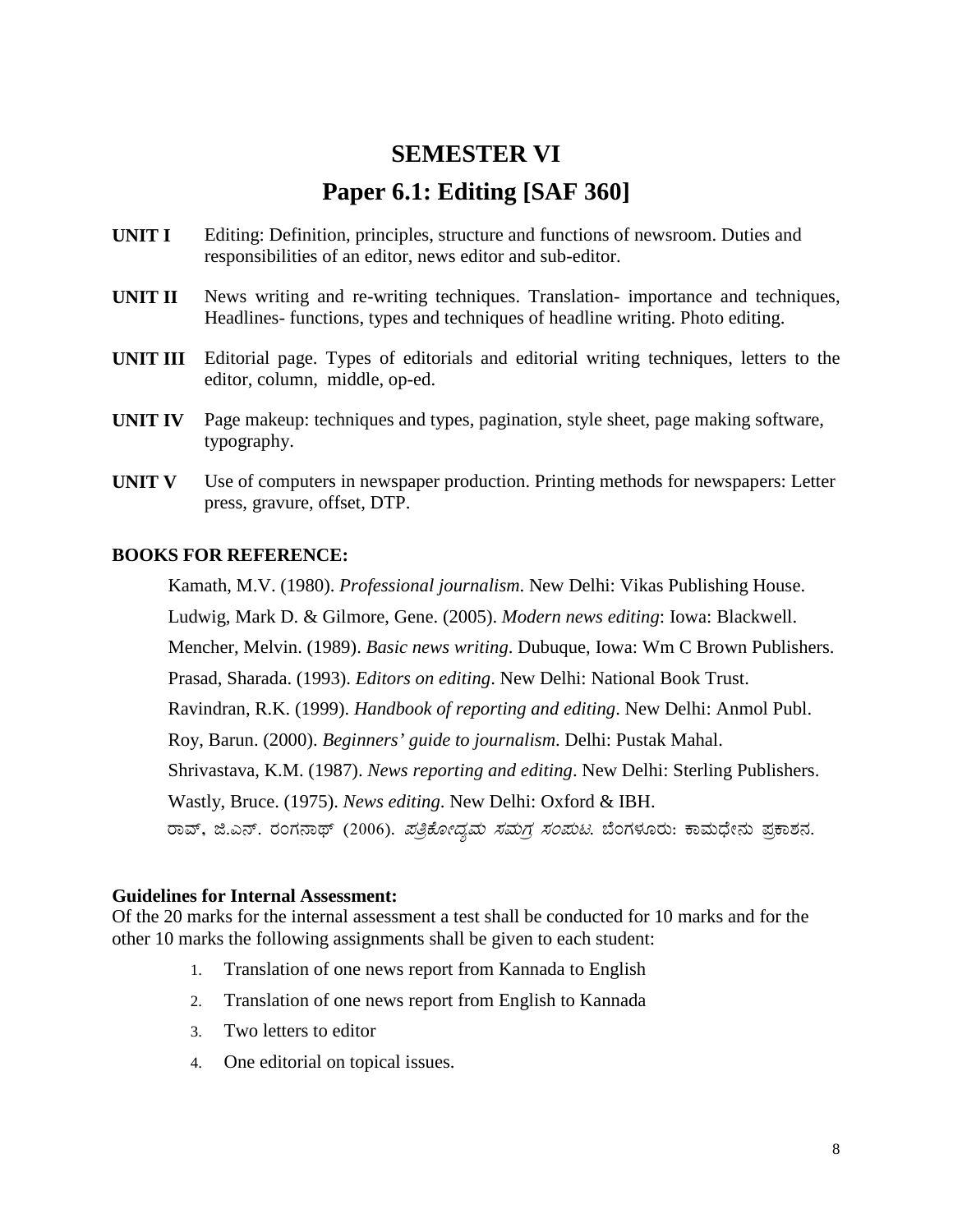### **SEMESTER VI**

### **Paper 6.2: Advertising and Public Relations [SAF 361]**

- **UNIT I** Advertising: Evolution, definition, functions, marketing and advertising, social and economic effects of advertising. Structure and functions of advertising agencies.
- **UNIT II** Advertising copy. Illustration and layout. Slogans. Advertising in newspapers, magazines, radio, television, outdoor and the internet. Media selection and target audience.
- **UNIT III** Definition and importance of public relations. Functions of PR. Image building. Qualifications and responsibilities of a public relation professional. External and internal PR.
- **UNIT IV** Differences among Publicity, Propaganda, Advertising and Public Relations. PR Tools: House journals, press release, press conferences exhibitions and events.
- **UNIT V** Corporate Social responsibility: meaning and importance, crisis management, case studies, Ethics in PR.

#### **BOOKS FOR REFERENCE:**

Batra, Rajeev. (1996). *Advertising management*. New York: Prentice Hall.

- Chaudhuri, Arun. (2014). *Indian advertising: Laughter and tears-1950-2013.* New Delhi: Niyogi Books.
- Chunawalla, S A and Sethia, K. C. (2006). *Foundations of advertising theory and practice*. (6<sup>th</sup> ed.). New Delhi: Himalaya.
- Cluley, Robert. (2017). *Essentials of advertising*. New York: Kogan Page.
- Jefkins, Frank. (1986). *Advertising made simple* (4<sup>th</sup> ed.). London: Heinemann.
- Ogilvy, David. (1985). *Ogilvy on advertising*. New York: Random House.
- Sachdeva, S. Iqbal. (2009). *Public Relations: Principles and Practices*. New Delhi: Oxford University Express.
- Reddy, C.V. Narasiman. (2014). *Effective public relations and media strategy* (92<sup>nd</sup> edition). Delhi: PHI Learning Private Limited.

Singh, J.K. (2007). *Media and public relations*. New Delhi: APH Publishing Corporation. ಜಯಸಿಂಹ. (2009). *ಸಾರ್ವಜನಿಕ ಸಂಪರ್ಕ ಪರಿಚಯ*. ಬೆಂಗಳೂರು: ಸ್ನೇಹ ಬುಕ್ ಹೌಸ್.

#### **Guidelines for Internal Assessment:**

Of the 20 marks for the internal assessment a test shall be conducted for 10 marks and for the other 10 marks the following assignments shall be given to each student:

- 1. One print advertisement in A4 size for any product 2. One press release.
- 3. One script for a radio commercial 4. One script for a television commercial